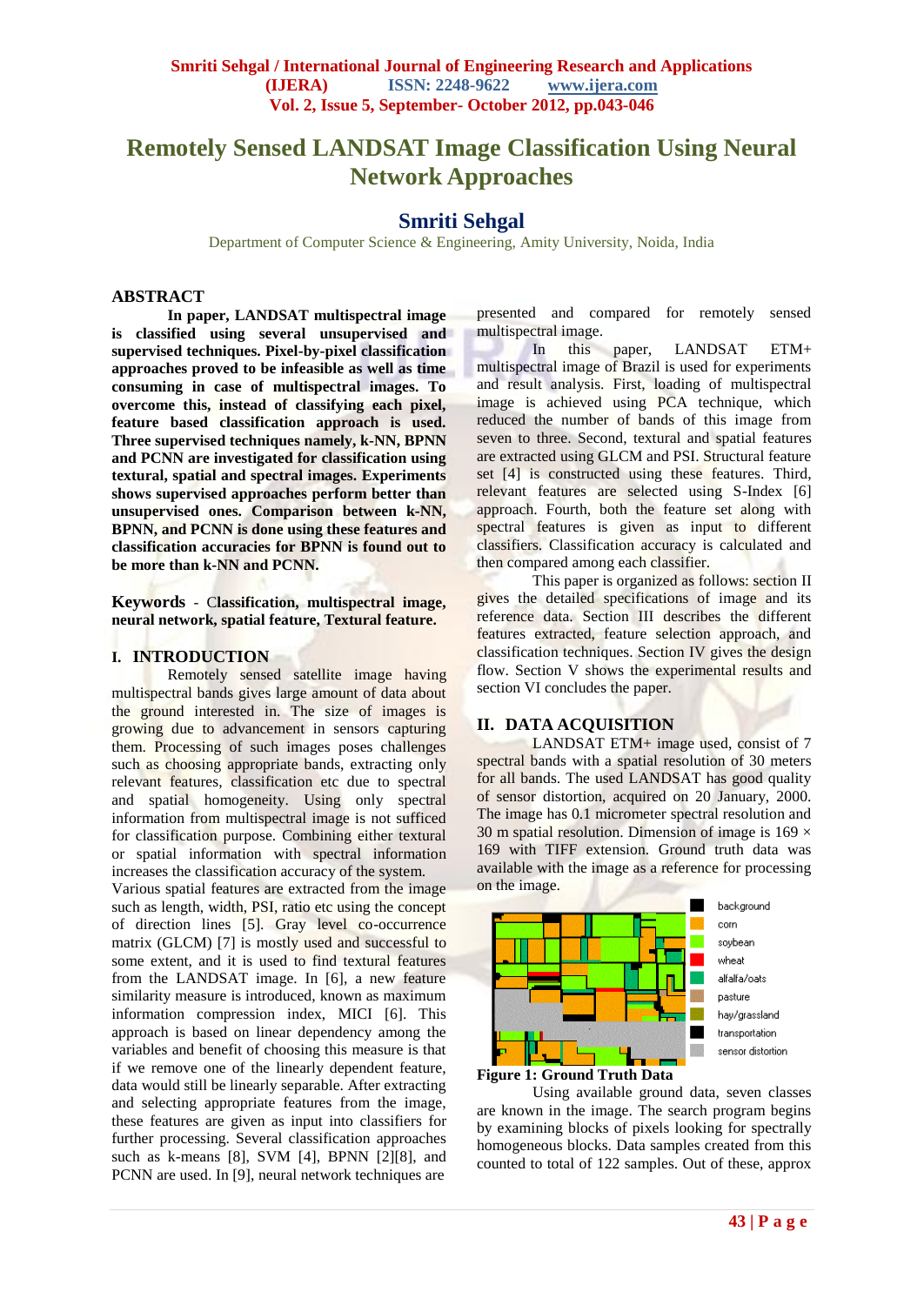#### **Smriti Sehgal / International Journal of Engineering Research and Applications (IJERA) ISSN: 2248-9622 www.ijera.com Vol. 2, Issue 5, September- October 2012, pp.043-046**

74 were used as training samples and rest are kept as testing samples.

#### **III. METHODOLOGY 3.1 Textural Features**

GLCM [7] is used to extract textural features from the image. A statistical method that considers the spatial relationship of pixels is GLCM, also known as the gray-level spatial dependence matrix. By default, the spatial relationship is defined as the pixel of interest and the pixel to its immediate right (horizontally adjacent), but other spatial relationships between the two pixels can also be made. Each element (I, J) in the resultant GLCM is simply the sum of the number of times that the pixel with value I occurred in the specified spatial relationship to a pixel with value J in the input image. The Following GLCM features were extracted: Contrast, Dissimilarity, entropy, Homogeneity, GLCM Mean, GLCM variance, GLCM Standard Deviation.

#### **3.2 Spatial Features**

Shape and structural features are extracted using PSI [5] and SFS [4]. Pixel Shape Index method uses the concept of direction lines for shape feature. In [5], direction lines of each pixel are determined using following rules: 1) Pixel Homogeneity of  $i<sup>th</sup>$ pixel is less than a predefined threshold T1. 2) The total number of pixels in this direction line is less than another predefined threshold T2. Theoretically, T1 will be set to between 2.5 to 4.0 times the averages SD of the Euclidean distance of the training pixel data from the class means [4]. T2 is set as 0.5 to 0.6 times the number of rows or columns for the image [4]. Length each direction line is find and PSI is calculated as in [5].

Statistical measures will be employed to reduce the dimensionality and extract the features from the direction lines histogram. Following statistical measures are extracted: Length, Width, Ratio, and SD from the histogram.

All spatial features together form Structure Feature Set, SFS.

#### **3.3 Feature Selection**

Feature selection is the process of removing features from the data set that are irrelevant with respect to the task that is to be performed.

The task of feature selection involves two steps, namely, partitioning the original feature set into a number of homogeneous subsets (clusters) and selecting a representative feature from each such cluster. Partitioning of the features is done based on the k-NN principle using MICI [6]. In doing so, the k nearest features of each feature is computed first. Among them the feature having the most compact subset is selected, and its k neighboring features are discarded. The process is repeated for the remaining

features until all of them are either selected or discarded.

After all features are clustered into some clusters, one representative feature from each cluster is selected. For this, Mean of all the features in one cluster would represent a cluster.

#### **3.4 Classification**

Classification processing step classifies each block or pixel into one of the known classes. Backward Propagation is probably the most common method for training forward-feed neural networks. A forward pass using an input pattern propagates through the network and produces an actual output. The backward pass uses the desired outputs corresponding to the input pattern and updates the weights according to the error signal. A PCNN is a two-dimensional neural network. Each neuron in the network corresponds to one pixel in an input image, receiving its corresponding pixel's color information (e.g. intensity) as an external stimulus. Each neuron also connects with its neighboring neurons, receiving local stimuli from them.

## **IV. DESIGN FLOW**

Following Fig. 2 shows the steps to process multispectral LANDSAT image.



**Figure 2: Classification flow of MSI**

Noise removal and dimension reduction are performed in preprocessing step. K-means, an unsupervised technique i.e. no need of prior knowledge about image, is applied. Textural, spatial and spectral features are found out and then feature selection is performed. Several classification approaches, unsupervised and supervised, are performed. K-nearest neighbor, BPNN and PCNN, supervised techniques, are also applied. Training data is fed into supervised classifier as an external input to support classification step. Classification accuracy is calculated and compared for all the classifiers.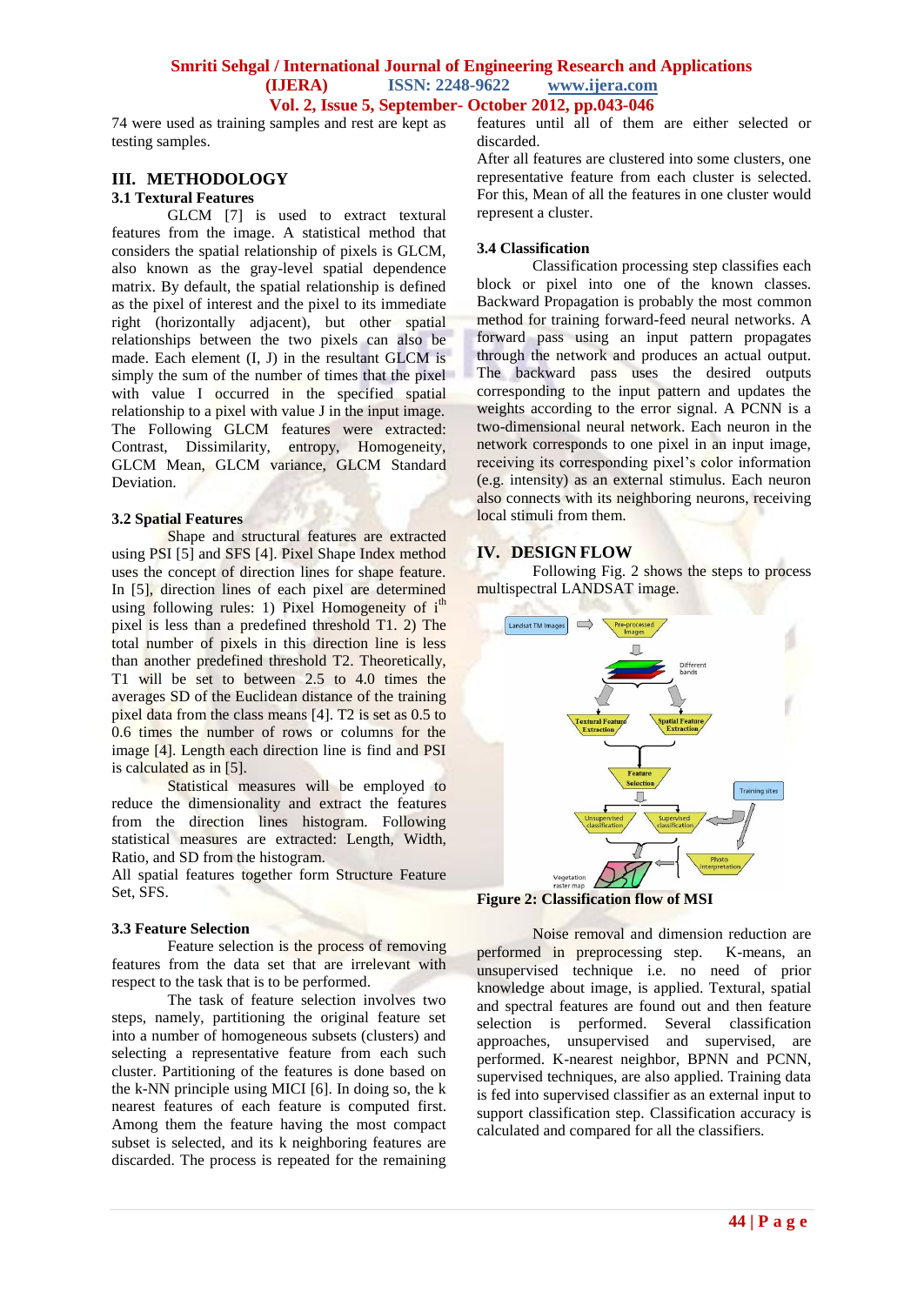# **Smriti Sehgal / International Journal of Engineering Research and Applications (IJERA) ISSN: 2248-9622 www.ijera.com Vol. 2, Issue 5, September- October 2012, pp.043-046**

# **V. EXPERIMENTAL RESULTS**

LANDSAT image of Brazil is used for experiments. Original number of bands in image was seven, which was reduced to three using PCA. Image after selection of bands is as below:



**Figure 3: Selected band image**

k-means method was then applied to above image to perform pixel-by-pixel classification. Resultant classified image is as follows:



**Figure 4: K-means classified image**

In above image, each color corresponds to distinct class mentioned in Fig. 1. Classification accuracy for k-means approach found out to be 67.75%.

Textural features such as mean, variance, contrast, dissimilarity, entropy, homogeneity, and SD are extracted from band selected image using GLCM. Spatial features mentioned in section 3, are also extracted from band selected image. Selected features along with training data are fed into all supervised classifiers. Training data and pixel distribution formed using available ground data is given in Fig. 5 and table 1.



**Figure 5: Training Data**

| <b>Class</b>   | Total         | <b>Training</b> | <b>Testing</b> |
|----------------|---------------|-----------------|----------------|
| No.            | <b>Pixels</b> | <b>Pixels</b>   | <b>Pixels</b>  |
| 0              | 4373          | 2624            | 1749           |
| 1              | 8375          | 5025            | 3350           |
| $\mathfrak{D}$ | 7679          | 4608            | 3071           |
| 3              | 251           | 151             | 100            |
| 4              | 1756          | 1054            | 702            |
| 5              | 42            | 26              | 16             |
| 8              | 6085          | 3651            | 2636           |

In k-NN, k-nearest neighbor, k represents the number of clusters to be performed. Metric used for cluster formation is Euclidean distance. Table 2 and table 3 gives classification accuracies for different values of k for textural with spectral features and spatial with spectral features.

**Table 2: Classification Accuracies for different k values in k-NN using textural with spectral features**

| <b>Classification Accuracy</b> |  |
|--------------------------------|--|
| 66.923%                        |  |
| 71.794%                        |  |
| 74.358%                        |  |

**Table 3: Classification Accuracies for different k values in k-NN using spatial with spectral features**

|  | <b>Classification</b><br><b>Accuracy</b> |  |
|--|------------------------------------------|--|
|  | 76.67%                                   |  |
|  | 74.35%                                   |  |
|  | 78.12%                                   |  |

Neural network model used in these experiments consist of three layers, one input layer, one hidden layer and one output layer. Numbers of neurons in input, hidden and output layer are seven, five, and seven respectively for textural with spectral features. Numbers of neurons in input, hidden and output layer for spatial with spectral features are four, three, and seven respectively. Initially, weights of the neurons are taken randomly. Error tolerance is taken as 0.001 and maximum number of epochs is set to 1000. After setting all parameters of the model, features are given as input to both the classifiers. Classified image by BPNN and PCNN is shown in Fig. 6 and Fig. 7. Classification accuracies found out to be as follows: